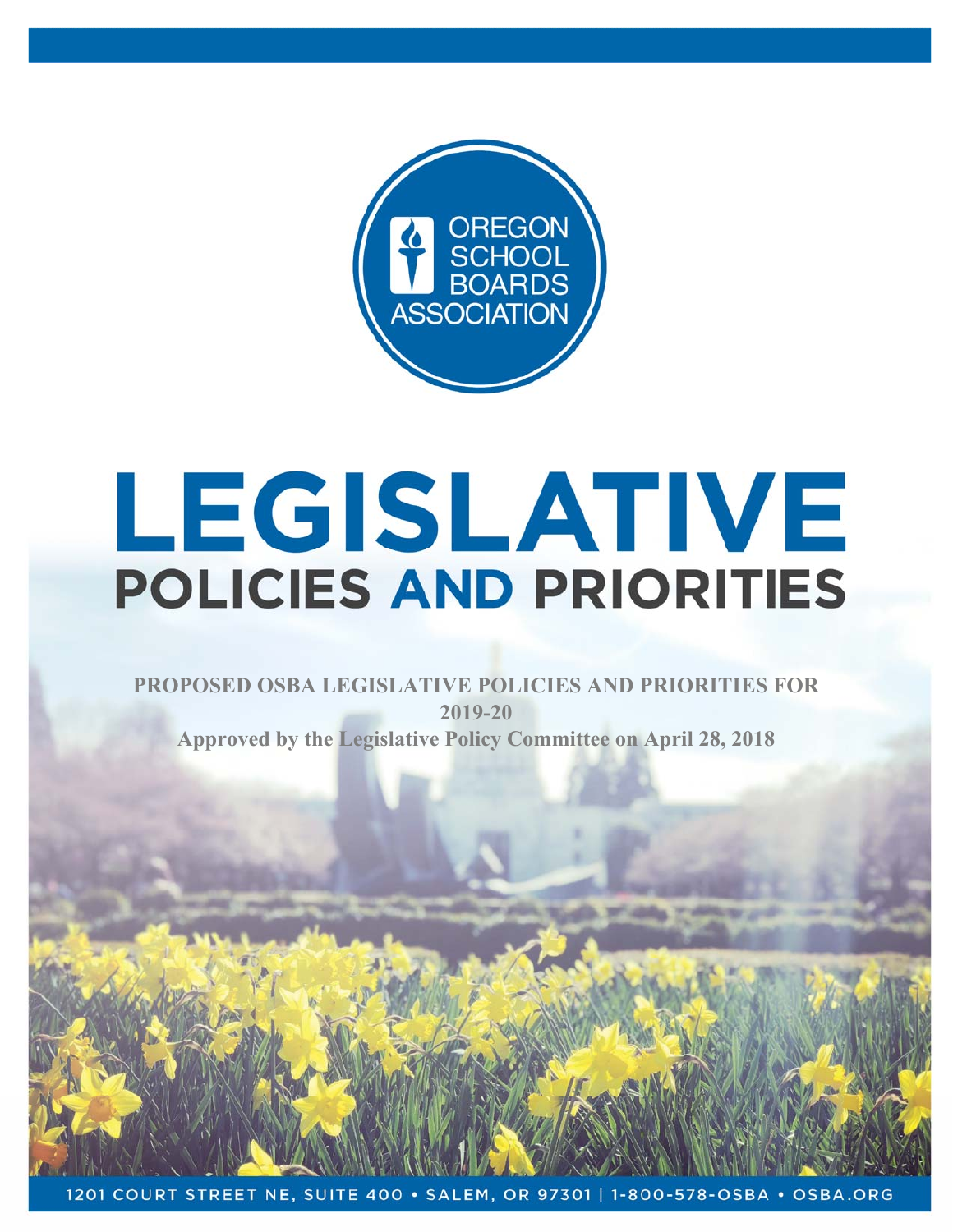The Oregon School Boards Association (OSBA) believes funding a strong system of public education is the best investment Oregonians can make to strengthen our economy, create thriving communities and improve the quality of life for every Oregonian.

To accomplish these goals, OSBA will introduce and support legislation that:

#### • **Supports Student Success**

OSBA will actively promote legislation that leads to increased academic success for all students from early learning through post-secondary.

OSBA will advocate to ensure local school boards and communities control the implementation of programs and curriculum and the allocation of resources so that all students are college and/or career ready upon graduation or completion of their academic program.

OSBA will support efforts to increase graduation and high school completion rates, lower the number of dropouts, close opportunity and academic achievement gaps, and provide additional supports for students from traditionally underserved populations.

Comments/Changes/Suggestions:

#### • **Provides Stable and Adequate Funding**

OSBA will actively promote legislation to increase state and federal funding to ensure adequate and stable funding for Oregon's school districts, education service districts (ESD), community colleges and early learning programs as a means to providing a quality public education for all students.

OSBA will actively promote legislation that strives for this balance by advocating for the restructuring of Oregon's revenue system, promoting job creation and increasing economic development opportunities across Oregon.

 $\_$  , and the contribution of the contribution of the contribution of the contribution of the contribution of  $\mathcal{L}_\text{max}$ 

 $\_$  , and the contribution of the contribution of the contribution of the contribution of the contribution of  $\mathcal{L}_\text{max}$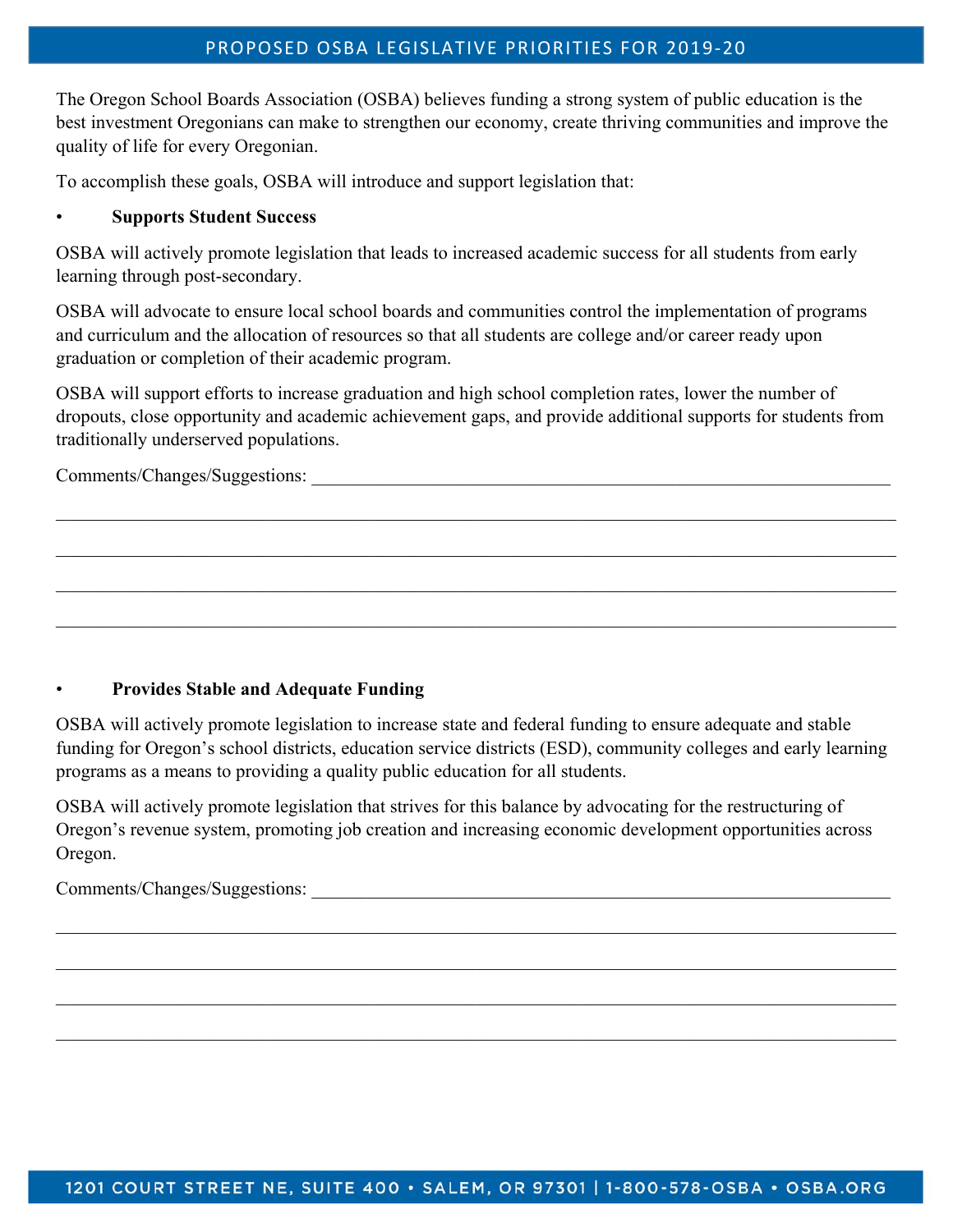#### PROPOSED OSBA LEGISLATIVE PRIORITIES FOR 2019‐20

#### • **Promotes Local Determination and Shared Accountability**

OSBA will actively support legislation that gives locally elected boards and school district superintendents the ability and flexibility to make decisions about their students' educational needs and to provide services and programs that will maximize student success.

OSBA will highlight the need for shared accountability between school districts and their stakeholders as a best practice in improving student success.

Comments/Changes/Suggestions:

#### • **Opposes Mandates**

OSBA will actively oppose any federal or state-imposed mandate that is not evidence-based with results indicating increased achievement for all students and that is not accompanied with the necessary additional funding to implement all costs associated with the mandate.

Comments/Changes/Suggestions:

#### • **Promotes Capital Construction/Capital Improvements**

OSBA will continue to actively promote legislation that provides additional state-level resources to school districts to help pay for capital construction/capital improvement needs, as well as deferred maintenance costs for all school facilities.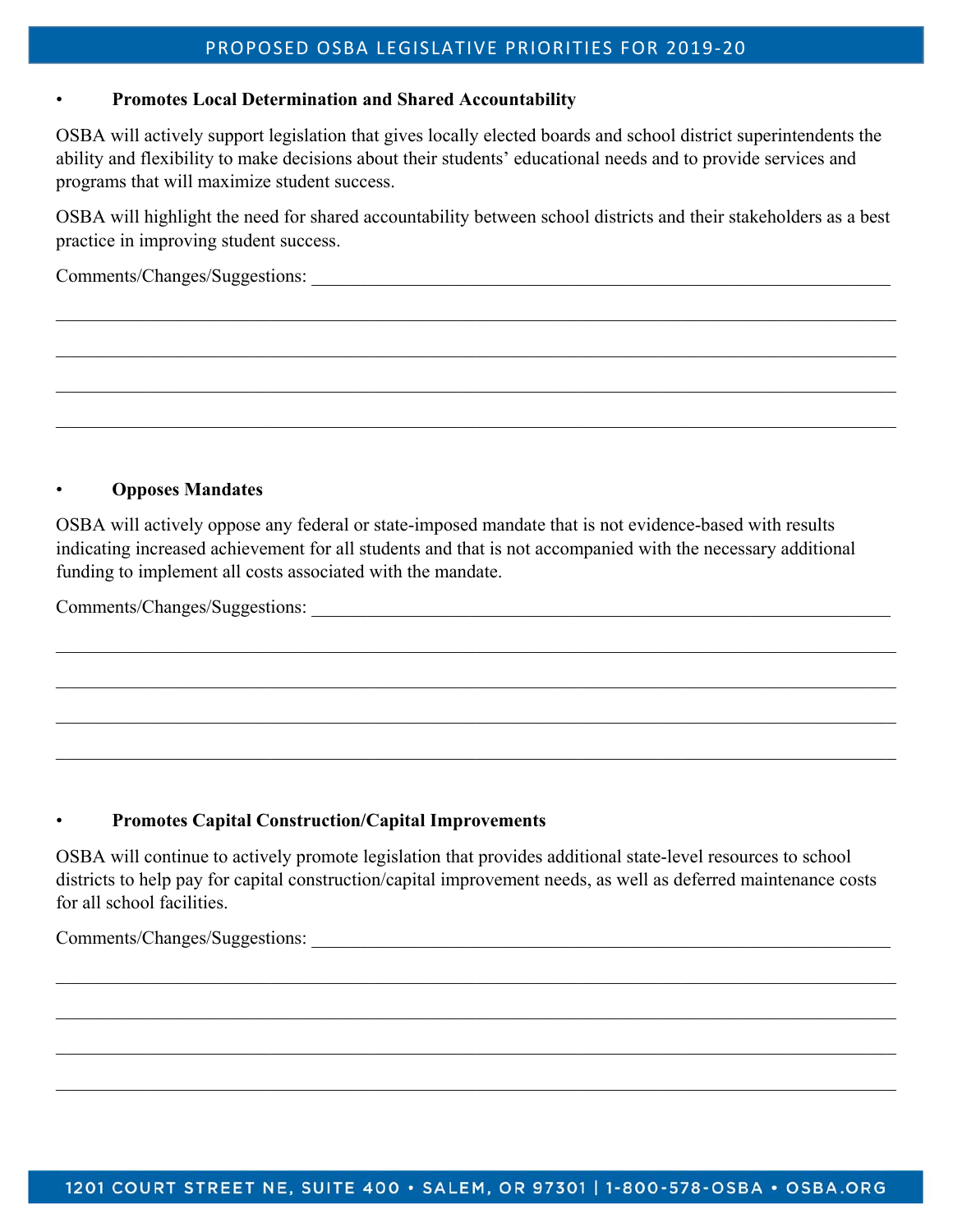#### • **Contains Educational System Cost Drivers**

OSBA will actively promote legislation that provides relief for school districts from cost drivers that are beyond the control of the local school district or school board. These cost drivers include, but are not limited to, the Public Employees Retirement System (PERS), health insurance and any state or federally mandated program or service.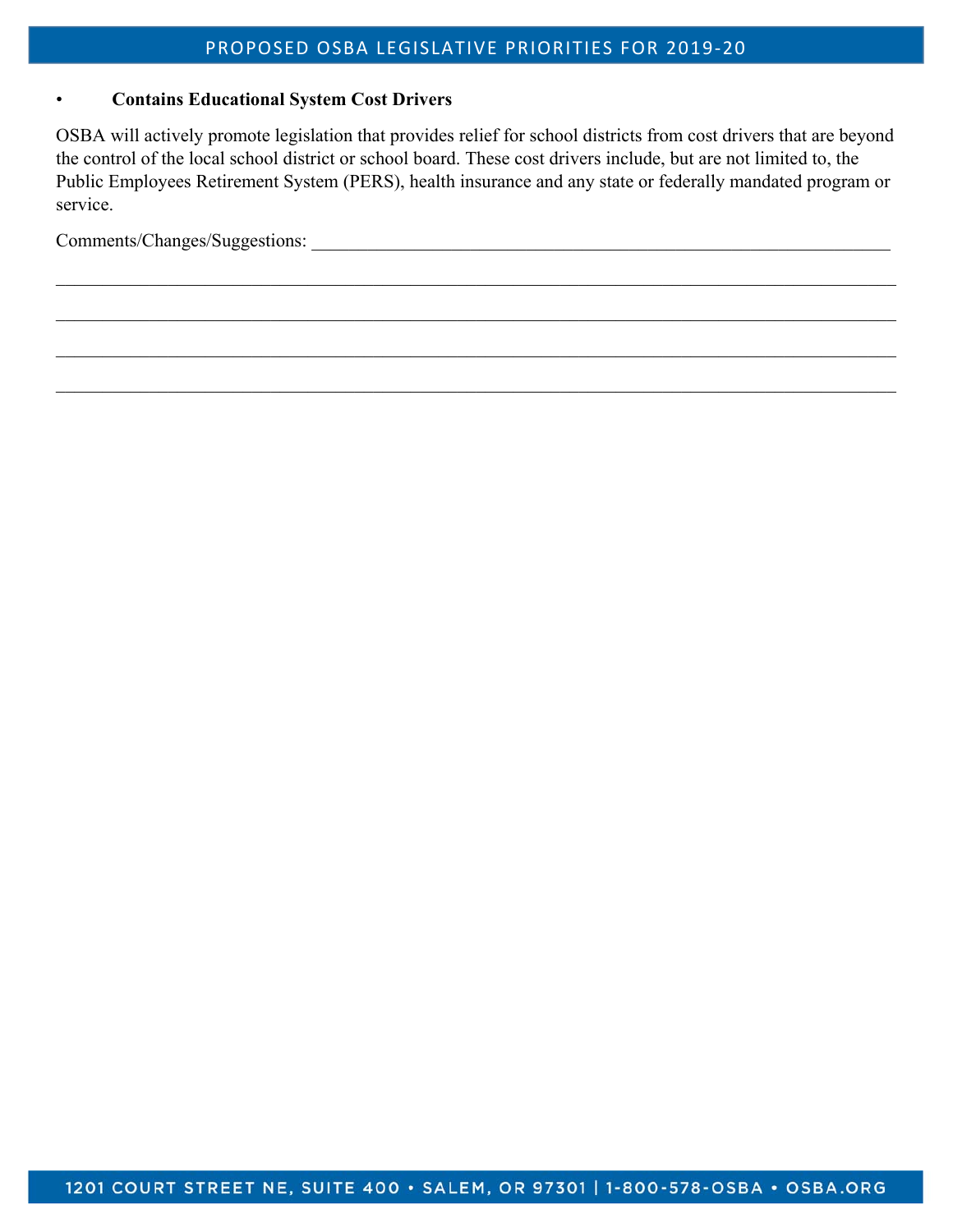## **Section 1: Finance**

#### **PROPOSED 1.1 Investing in Oregon's Public Schools to Ensure Adequate and Stable Funding**

OSBA supports increasing state resources to school districts so that Oregon's schools are competitive nationally and globally and each school district and education service district (ESD) has the resources necessary to fully support operational, instructional and student achievement goals.

OSBA supports fully funding Oregon's Quality Education Model (QEM).

OSBA supports the role of locally elected school boards to set spending priorities and opposes using the State School Fund distribution formula to mandate specific expenditures.

OSBA supports school funding equalization. OSBA supports continued funding of local option equalization grants; local option property tax revenue should not be included in the State School Fund.

Comments/Changes/Suggestions:

## **PROPOSED 1.2 Reforming Tax Policy**

OSBA supports efforts to provide the revenue necessary to attain the educational goals of Oregon's education system, to restructure tax policy to reduce the volatility of Oregon's the current system and to provide for a diverse and fair tax system to fund public education in Oregon.

OSBA supports the creation and maintenance of an education stability fund to be used in times of economic distress.

OSBA supports the authority of local districts to seek voter approval for supplemental operating revenue from a variety of additional sources, including local option levies.

OSBA supports efforts to modify the property tax system to mitigate the impacts of property tax compression.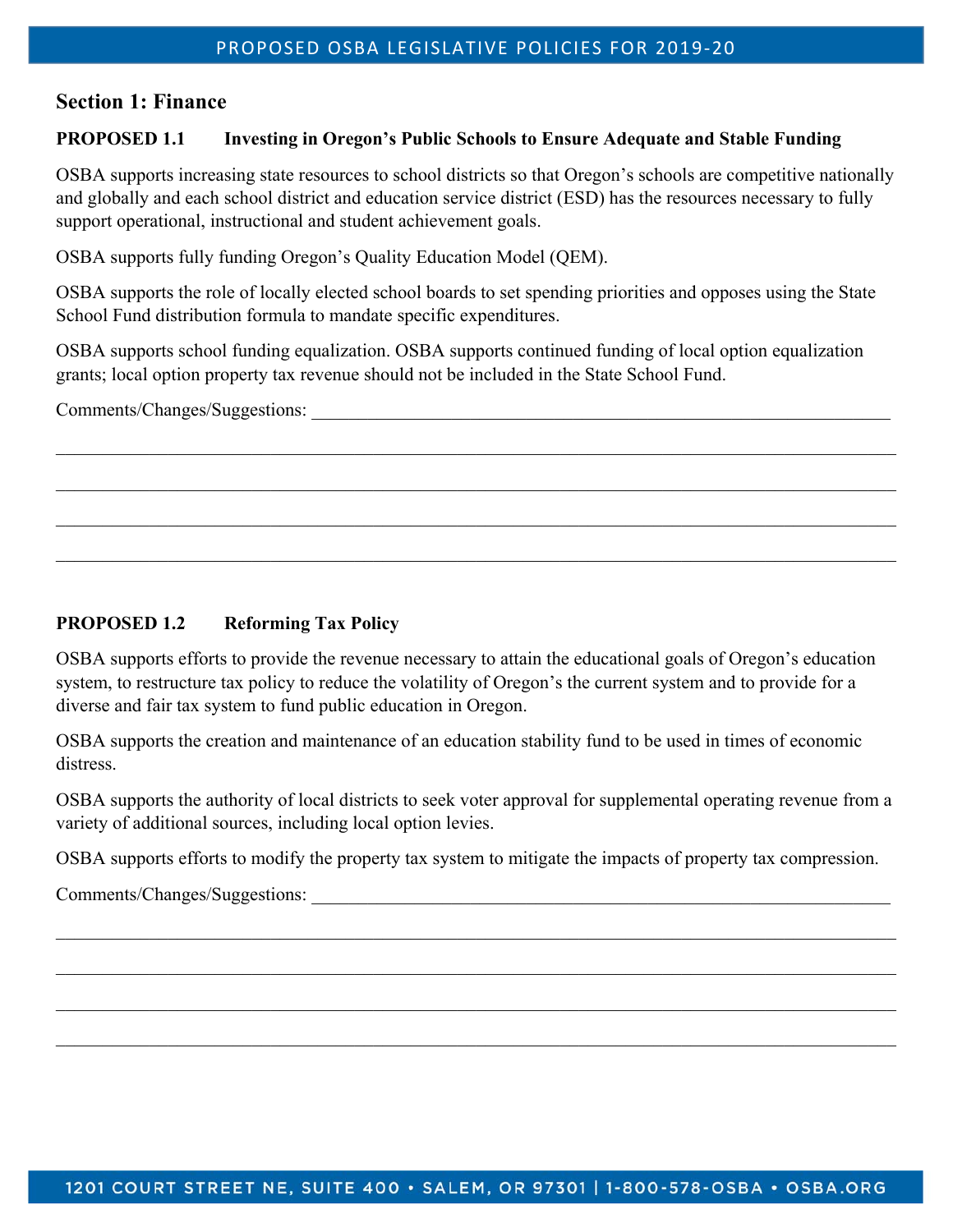#### **PROPOSED 1.3 Mandate Relief, Paperwork Reduction and Public Funds for Public Schools**

OSBA advocates for mandate relief and paperwork reductions for school districts and ESDs to streamline bureaucracy, remove duplicative or unnecessary reporting, and get more resources into the classroom.

OSBA opposes any mechanism that diverts public funds, including tax credits and vouchers, to private, religious or for-profit schools or erodes financial support of the public school system.

 $\_$  , and the set of the set of the set of the set of the set of the set of the set of the set of the set of the set of the set of the set of the set of the set of the set of the set of the set of the set of the set of th

Comments/Changes/Suggestions:

#### **PROPOSED 1.4 State Department of Education Supporting Districts**

OSBA supports adequate funding for Oregon Department of Education programs and state-level initiatives that are sustainable and provide timely quality technical and programmatic assistance to school districts and ESDs and are focused on improving student achievement.

OSBA supports providing resources to school districts and ESDs to ensure the equitable distribution of any grant or targeted investment monies.

OSBA opposes any effort to create an accountability or intervention system that would lead to the state takeover of any local school, school district or ESD.

OSBA advocates for the inclusion of school and ESD board members on all educationally focused state level workgroups or committees to allow for input from locally elected education policymakers.

 $\_$  , and the set of the set of the set of the set of the set of the set of the set of the set of the set of the set of the set of the set of the set of the set of the set of the set of the set of the set of the set of th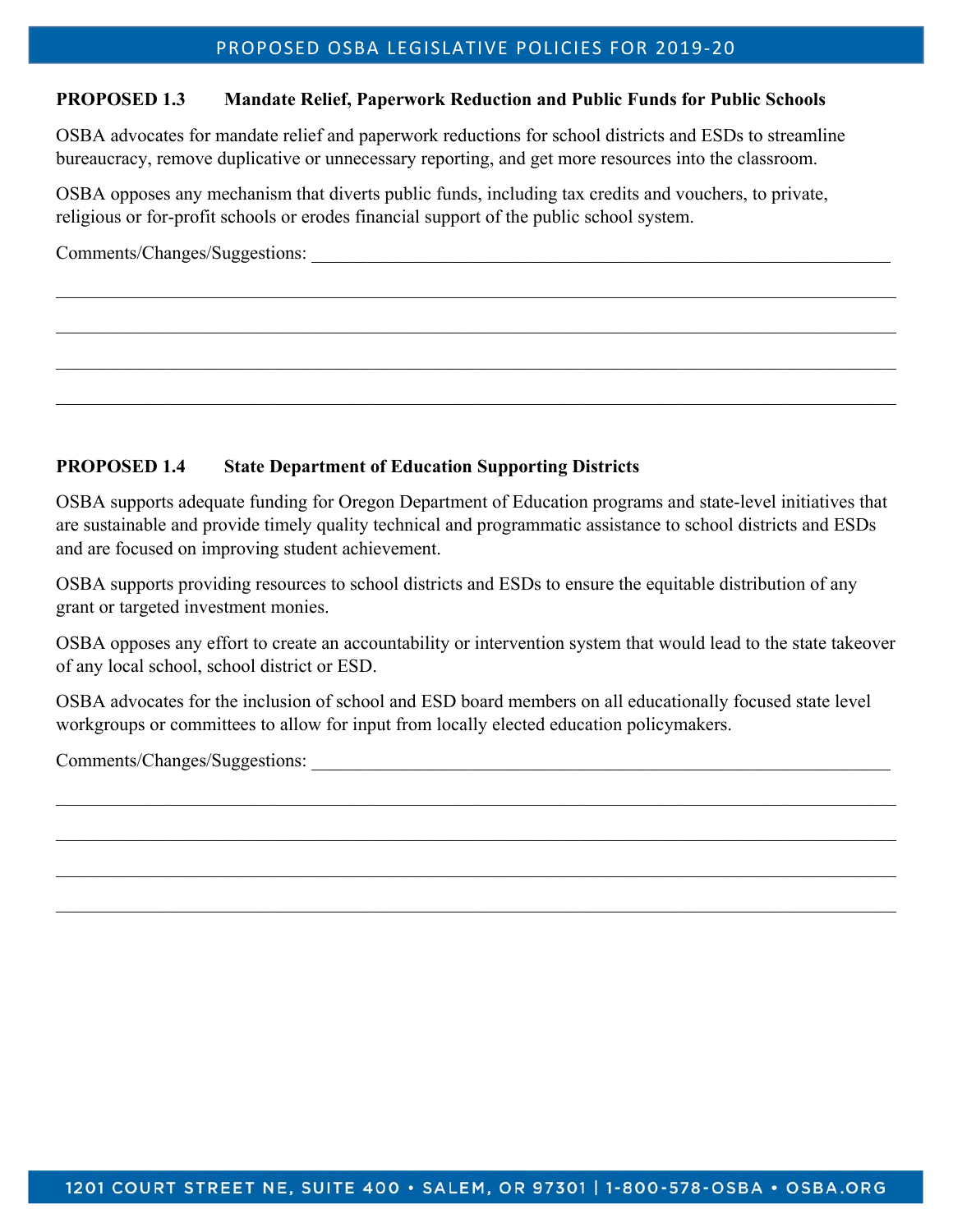#### **PROPOSED 1.5 Financial and Program Accountability**

OSBA supports a strong system of meaningful school district and ESD accountability for the expenditure of public funds and program accountability for student achievement and outcomes.

Comments/Changes/Suggestions:

#### **PROPOSED 1.6 School District Capital and Infrastructure Needs**

OSBA supports the use of additional state resources and the issuance of state general obligation bonds to assist school districts and ESDs in providing modern, well-equipped schools and academically appropriate classrooms that provide safe, structurally sound and healthy learning environments to promote student achievement.

OSBA supports policies that ensure collaboration, at the local level, to address school districts' infrastructure needs, including consideration of the financial impacts of urban renewal, systems-development charges and enrollment growth due to housing construction.

Comments/Changes/Suggestions:

#### **PROPOSED 1.7 Oregon's Common School Fund**

OSBA supports maximizing the assets and the investment returns of the Common School Fund as an additional state resource for school funding in Oregon. OSBA will vigorously advocate before the State Land Board to ensure that it fulfills its fiduciary obligation to manage the resources in the Common School Fund for the greatest benefit of current and future generations of schoolchildren in Oregon.

 $\_$  , and the contribution of the contribution of the contribution of the contribution of the contribution of  $\mathcal{L}_\text{max}$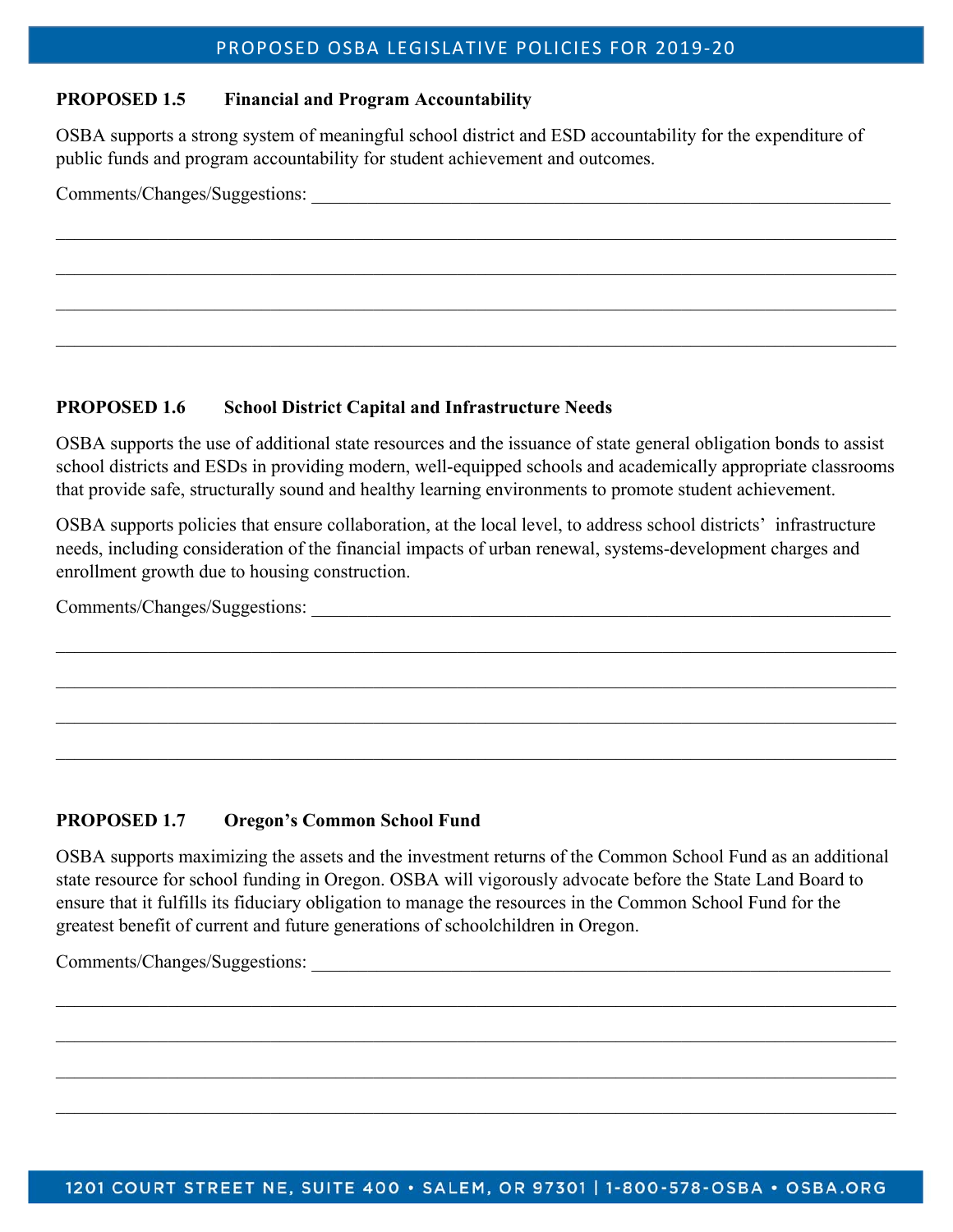### **Section 2: Programs**

#### **PROPOSED 2.1 School Improvement**

OSBA supports state-level school improvement efforts provided they are implemented in ways that grant local school officials maximum flexibility to incorporate local needs and priorities.

 $\_$  , and the set of the set of the set of the set of the set of the set of the set of the set of the set of the set of the set of the set of the set of the set of the set of the set of the set of the set of the set of th

Comments/Changes/Suggestions:

#### **PROPOSED 2.2 Special Education**

OSBA supports increased state and federal funding for all special education programs and services, including programs for children birth through age 5.

OSBA supports full funding for the costs associated with serving students with the most severe low incidence, high cost disabilities, including those served in out-of-district or out-of-state placements.

Comments/Changes/Suggestions:

#### **PROPOSED 2.3 Education Service Districts**

OSBA supports the role of ESDs to serve school districts in achieving Oregon's educational goals by providing equitable, high-quality, cost-effective, locally responsive educational services on a regional basis.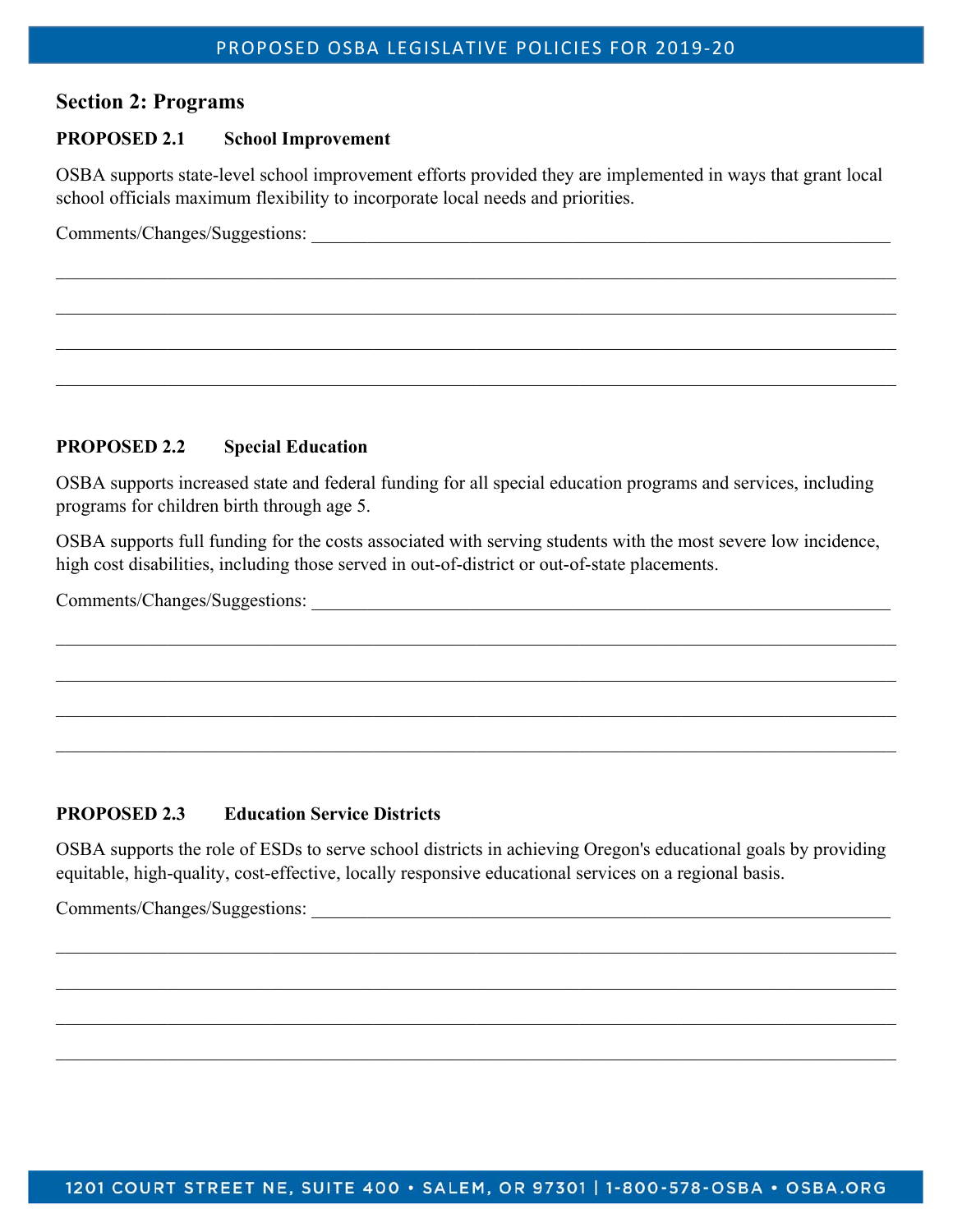#### **PROPOSED 2.4 Curriculum, Technology and Online Education**

OSBA supports curriculum-related decisions made at the district level that provide a well-rounded and rigorous curriculum for all students, including opportunities for music, art, physical education, world languages, STEAM, career and technical education, and co-curricular activities.

OSBA supports local control of curriculum and materials related to the Oregon state standards.

OSBA opposes state or federal instructional mandates.

OSBA supports state financial and professional development resources so districts can implement the Oregon state standards and student assessments and provide appropriate information to the public.

OSBA supports the use of English Language Learner and dual-language immersion programs as viable instructional strategies needed to support emerging bilingual speakers and increase student achievement.

OSBA supports increasing access to technology to enhance and support instruction and promote greater student achievement.

OSBA supports state-level funding to support and improve the technology infrastructure available to school districts and ESDs.

OSBA supports locally developed alternative and/or innovative education programs as tools to address students' educational needs.

Comments/Changes/Suggestions:

#### **PROPOSED 2.5 Public Charter Schools**

OSBA supports public, district sponsored charter schools as an additional tool to provide innovative educational options to students.

 $\_$  , and the set of the set of the set of the set of the set of the set of the set of the set of the set of the set of the set of the set of the set of the set of the set of the set of the set of the set of the set of th

OSBA opposes changes to the charter school law that would channel public funds to private and/or religious schools, allow entities other than school district boards to authorize charter schools within their boundaries, mandate direct access to the State School Fund by charter schools or decrease school district funding and oversight of charter schools.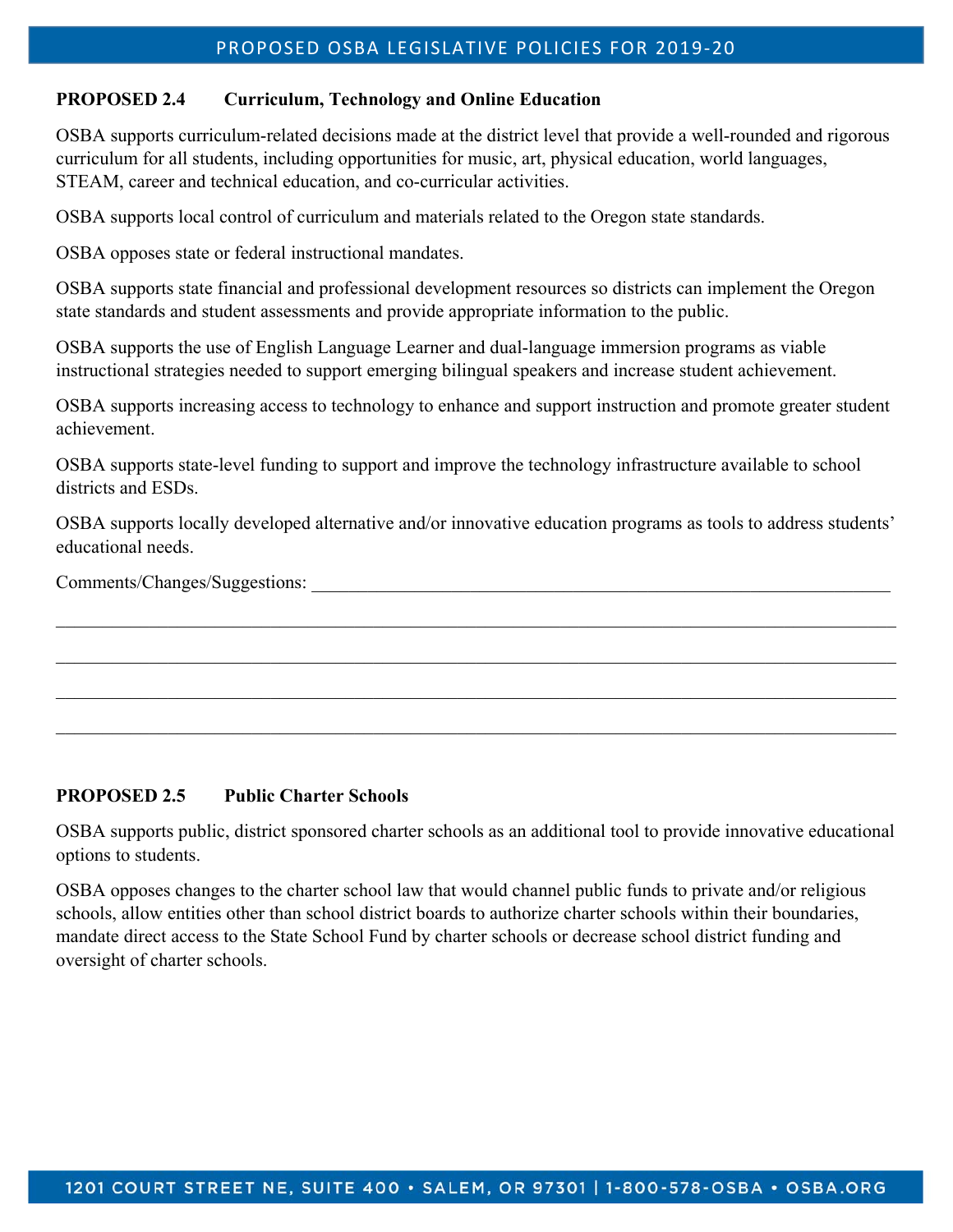#### PROPOSED OSBA LEGISLATIVE POLICIES FOR 2019‐20

OSBA supports updating the charter school law to require charter school applicants to demonstrate how the charter school will meet the legislatively adopted goals of the charter school law, including how the charter school will provide unique opportunities for children in the school district.

OSBA supports removing online education programs from the charter school statute and creating a separate section within the law for online educational programs.

Comments/Changes/Suggestions:

#### **PROPOSED 2.6 Career and Technical Education (CTE)**

OSBA supports new and continued partnerships with community colleges, higher education, apprenticeship programs, the business community and other entities to increase educational and career opportunities for students.

OSBA supports changes to teacher licensing laws to allow greater flexibility for individuals who do not hold a traditional teaching license to provide CTE instruction.

OSBA supports funding to ensure the long-term sustainability of new and existing CTE programs.

Comments/Changes/Suggestions:

#### **PROPOSED 2.7 Post-Secondary Opportunities for High School Students**

OSBA supports increased access and opportunities for high school students to participate in post secondary programs and classes at minimal or no cost to the student.

OSBA supports alignment between school districts and colleges/universities regarding the transferability of dual credits earned while students are enrolled in public high school.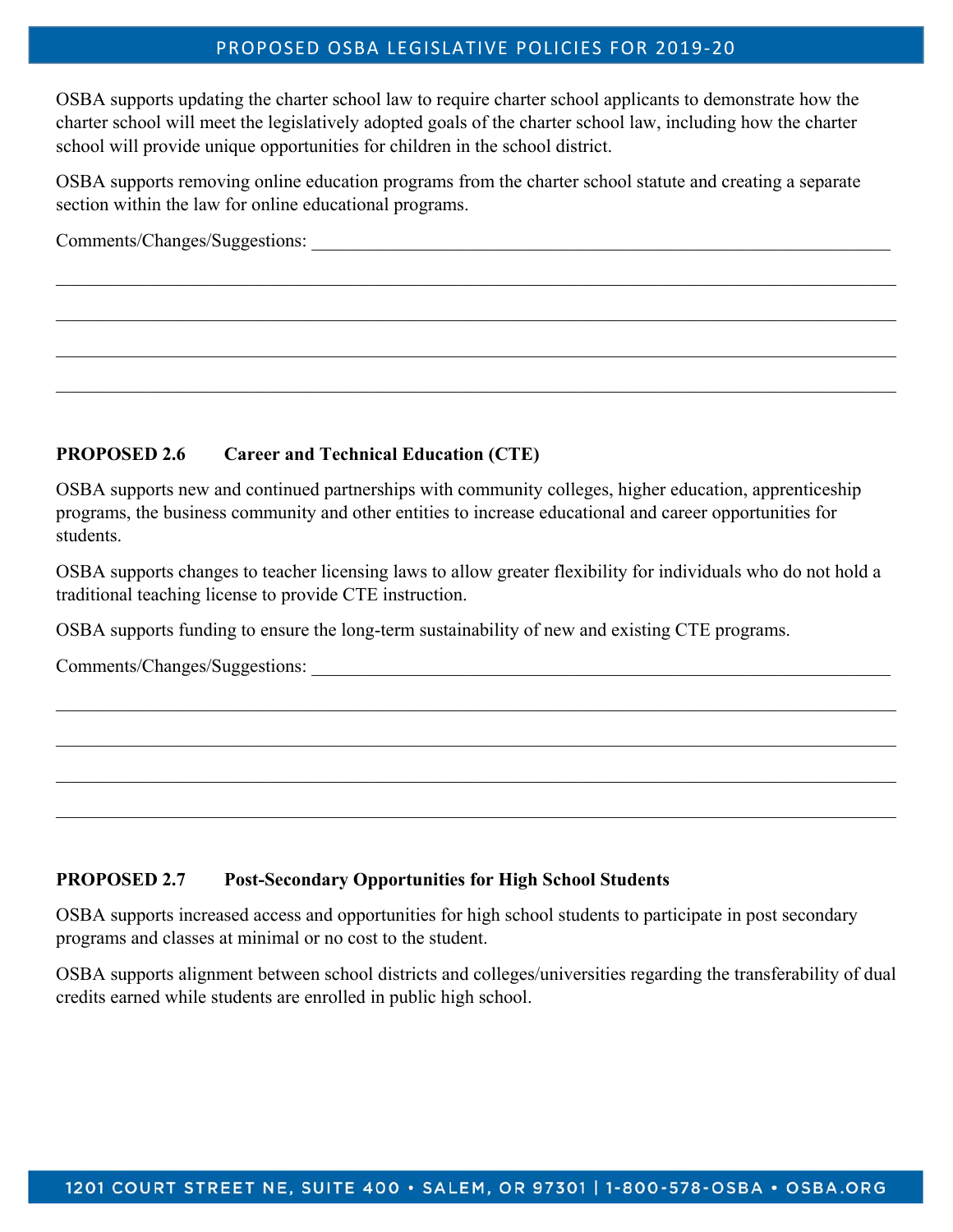#### PROPOSED OSBA LEGISLATIVE POLICIES FOR 2019‐20

OSBA supports the creation of a dedicated source of funds to invest in "postgraduate scholar" programs that does not dilute the State School Fund.

Comments/Changes/Suggestions:

#### **PROPOSED 2.8 Student Assessment**

OSBA supports the use of assessments as tools to inform students, parents, educators and the community about where students are in their learning progression and determining needed supports for students and schools.

OSBA supports reviewing Oregon's current student assessment system with the goal of providing timely feedback, maximizing instructional time, deriving the necessary information to improve student learning and minimizing classroom disruption for students and educators.

Comments/Changes/Suggestions:

#### **PROPOSED 2.9 Student Wellness**

OSBA believes that a student's mental and physical health are significant factors in student success and supports collaboration between governmental and community-based programs to provide wrap around services that promote social, emotional, behavioral health and other wellness programs that benefit students.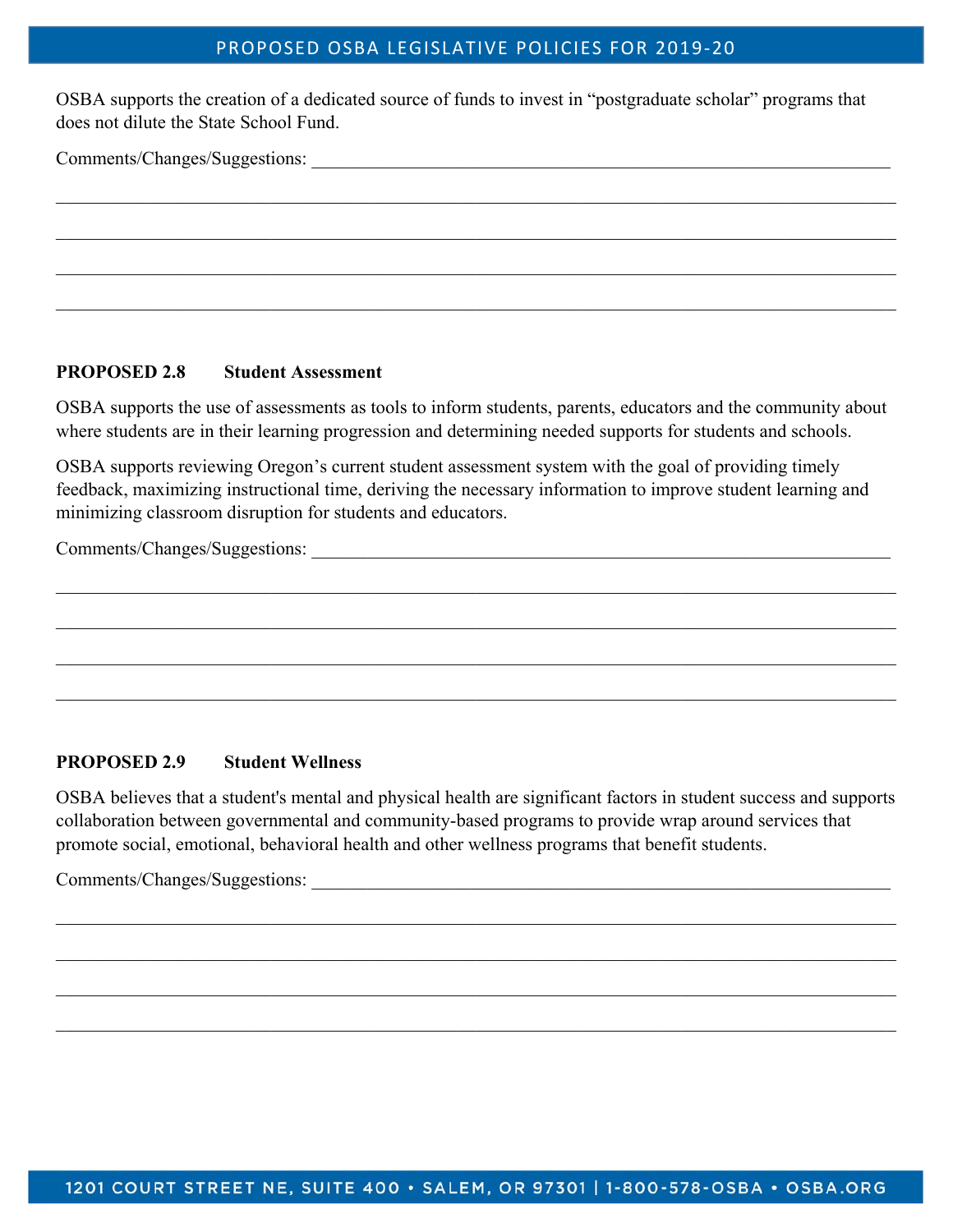## **Section 3: Personnel**

#### **PROPOSED 3.1 Collective Bargaining and Management Rights**

OSBA supports local control of collective bargaining and opposes statewide bargaining and the creation of a statewide salary schedule.

OSBA supports changing the collective bargaining structure to eliminate "status quo" bargaining and to establish shorter bargaining timelines.

OSBA supports the right of districts to look for ways to contain costs by contracting with outside providers for services.

OSBA opposes expanding the number of mandatory subjects of bargaining.

Comments/Changes/Suggestions:

#### **PROPOSED 3.2 Employee Rights and Benefits**

OSBA supports determination and definition of school employee rights and benefits through the collective bargaining process at the local level.

OSBA supports an actuarially sound statewide retirement program for school employees that balances benefit adequacy for employees against costs for employers.

OSBA supports local school boards working with employee groups to provide the most cost effective health insurance plans, including Oregon Educators Benefit Board (OEBB) opt out.

 $\_$  , and the set of the set of the set of the set of the set of the set of the set of the set of the set of the set of the set of the set of the set of the set of the set of the set of the set of the set of the set of th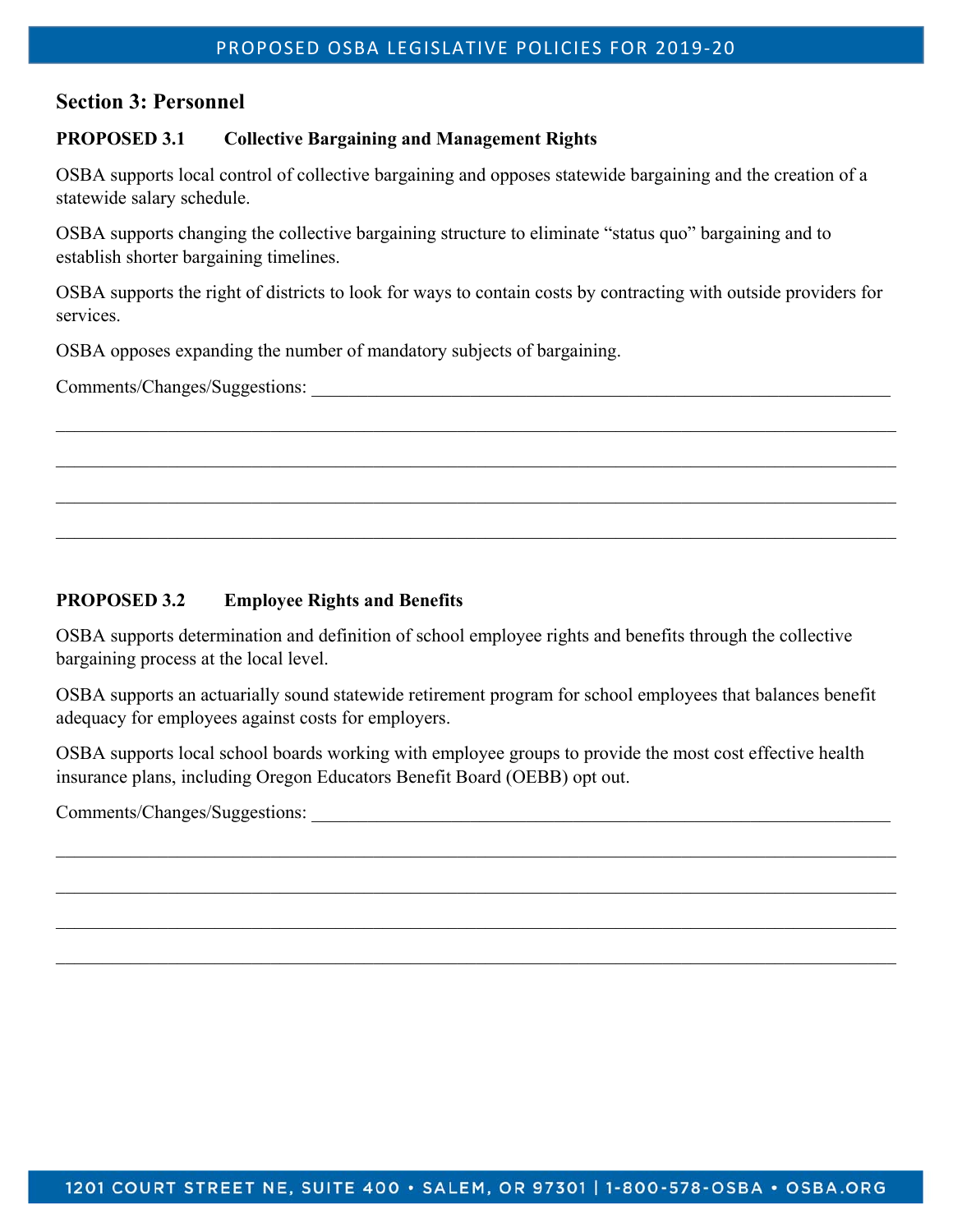#### **PROPOSED 3.3 Teacher and Administrator Licensing**

OSBA supports licensing requirements that assure a level of preparation necessary to teach to rigorous academic standards, recognize licenses from other states and account for the challenges districts face attracting and retaining qualified personnel.

OSBA supports working collaboratively with the Teacher Standards and Practices Commission (TSPC) and teacher preparation programs within higher education to prepare educators to address the needs of all Oregon students and increase student achievement.

OSBA supports additional flexibility to allow more teachers to provide college-level instruction in public high schools.

OSBA supports changes to teacher licensing laws to allow greater flexibility for individuals who do not hold a traditional teaching license to provide instruction in CTE and other hard to fill courses.

 $\_$  , and the set of the set of the set of the set of the set of the set of the set of the set of the set of the set of the set of the set of the set of the set of the set of the set of the set of the set of the set of th

 $\_$  , and the set of the set of the set of the set of the set of the set of the set of the set of the set of the set of the set of the set of the set of the set of the set of the set of the set of the set of the set of th

Comments/Changes/Suggestions:

#### **PROPOSED 3.4 Teacher and Administrator Quality**

OSBA recognizes that teacher and administrator quality is one of the most important factors in improving student achievement. OSBA supports local and state programs to provide professional development, mentoring and training for teachers and administrators that is rigorous and leads to a system of continuous improvement and growth in student achievement.

OSBA supports rigorous, quality, ongoing evaluations of teachers and administrators that include consideration of student achievement and growth.

OSBA supports efforts to attract and retain a more diverse workforce that reflects the demographics, languages and needs of Oregon's students.

 $\_$  , and the set of the set of the set of the set of the set of the set of the set of the set of the set of the set of the set of the set of the set of the set of the set of the set of the set of the set of the set of th

 $\_$  , and the set of the set of the set of the set of the set of the set of the set of the set of the set of the set of the set of the set of the set of the set of the set of the set of the set of the set of the set of th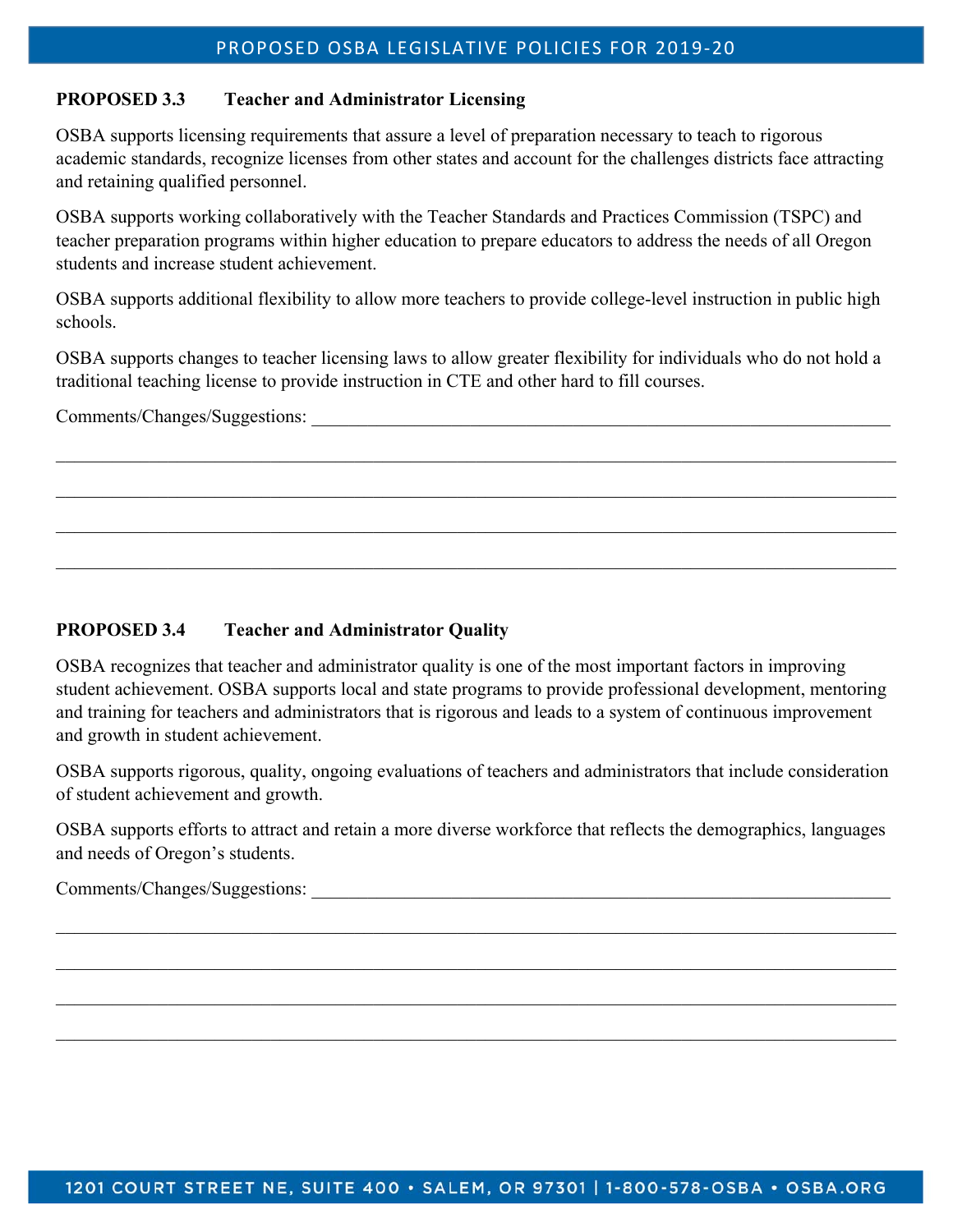## **Section 4: Governance and Operations**

#### **PROPOSED 4.1 State Level Education Policy and the State Board of Education**

OSBA supports a state board of education as the appropriate state-level policymaking body for elementary and secondary schools.

OSBA strongly supports collaboration between state level policymakers, educators and stakeholders, including school board members, parents and students, when considering policy changes to Oregon's public education system.

OSBA believes that any discussion about improving student outcomes must include recognition of and a plan for the needed state investments to implement the goals.

Comments/Changes/Suggestions:

## **PROPOSED 4.2 Local Governance**

OSBA believes that locally elected school district and ESD boards are best equipped to make decisions in the best interests of their students and communities and will strongly advocate for Oregon's tradition of democratically elected, local governance of school districts and ESDs.

OSBA opposes measures that would place additional restrictions on local voters' ability to govern their school districts and ESDs.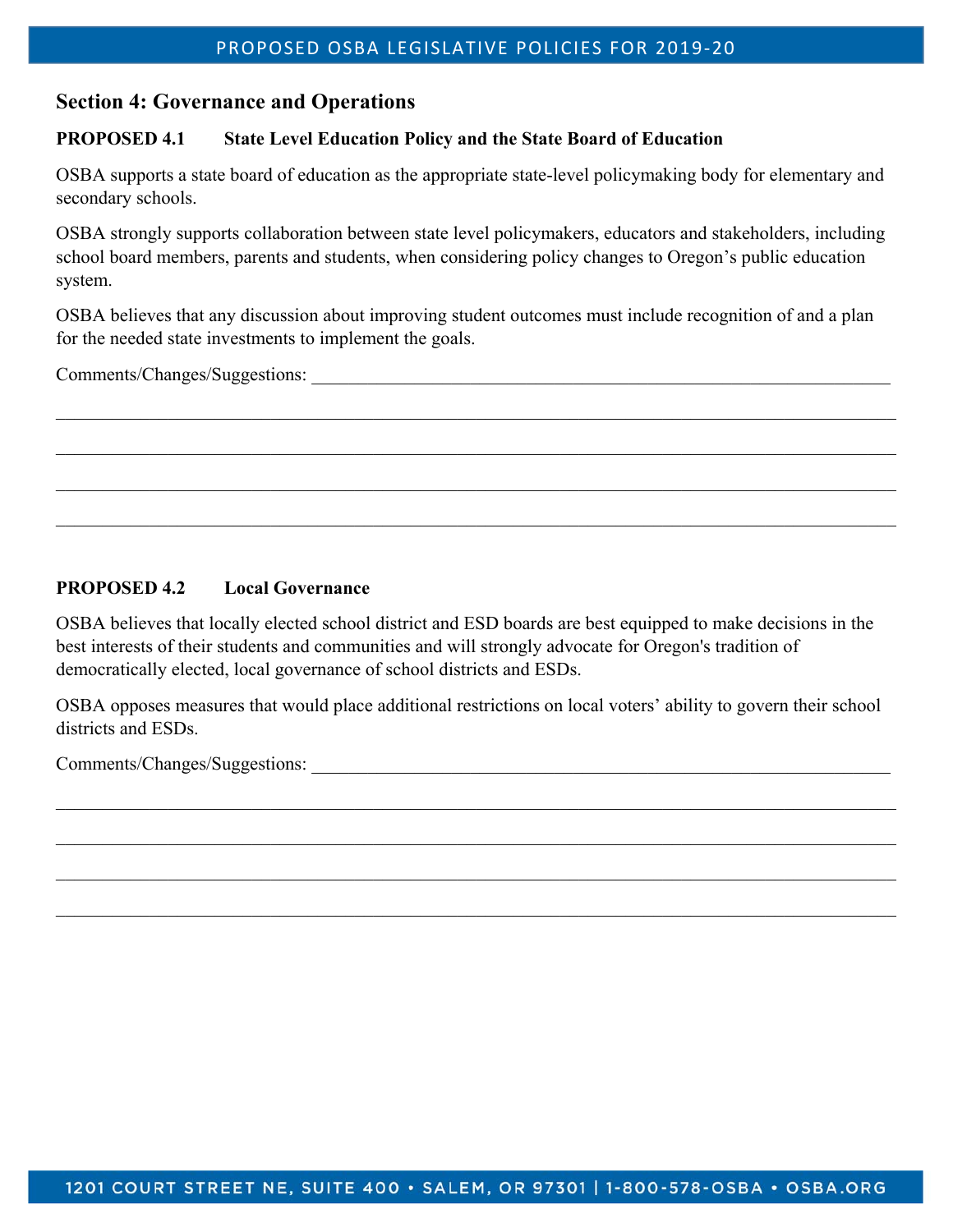#### **PROPOSED 4.3 School Safety**

OSBA supports school district and ESD boards determining measures necessary to promote safe and secure school environments for students, staff, parents and the community.

| Comments/Changes/Suggestions: |  |
|-------------------------------|--|
|                               |  |

## **Section 5: Federal Education Issues**

#### **PROPOSED 5.1 Every Student Succeeds Act (ESSA) and the Federal Role in Education**

OSBA supports collaboration between the Oregon Department of Education and local education stakeholders, including parents and students, when creating and implementing federally mandated state, district and school accountability systems and student assessments.

OSBA believes Oregon stakeholders should be empowered to design, create and implement the programs and systems necessary to fulfill ESSA requirements.

OSBA believes ESSA collaboration must focus on supports for struggling schools, closing achievement and opportunity gaps for traditionally underserved students, and increasing graduation rates for all student subgroups.

 $\_$  , and the set of the set of the set of the set of the set of the set of the set of the set of the set of the set of the set of the set of the set of the set of the set of the set of the set of the set of the set of th

 $\_$  , and the set of the set of the set of the set of the set of the set of the set of the set of the set of the set of the set of the set of the set of the set of the set of the set of the set of the set of the set of th

Comments/Changes/Suggestions:

#### **PROPOSED 5.2 K-12 Funding in the Federal Education Budget**

OSBA believes the federal share of funding for, including but not limited to, the Individuals with Disabilities Education Act (IDEA), Title I, emerging English or bilingual speakers, Carl Perkins CTE grant funds, and child nutrition programs should be increased and a top priority for the U.S. Department of Education, Congress and the president.

OSBA believes federal education funding should be distributed based on student needs and not through competitive grants that pit states against each other for limited funds.